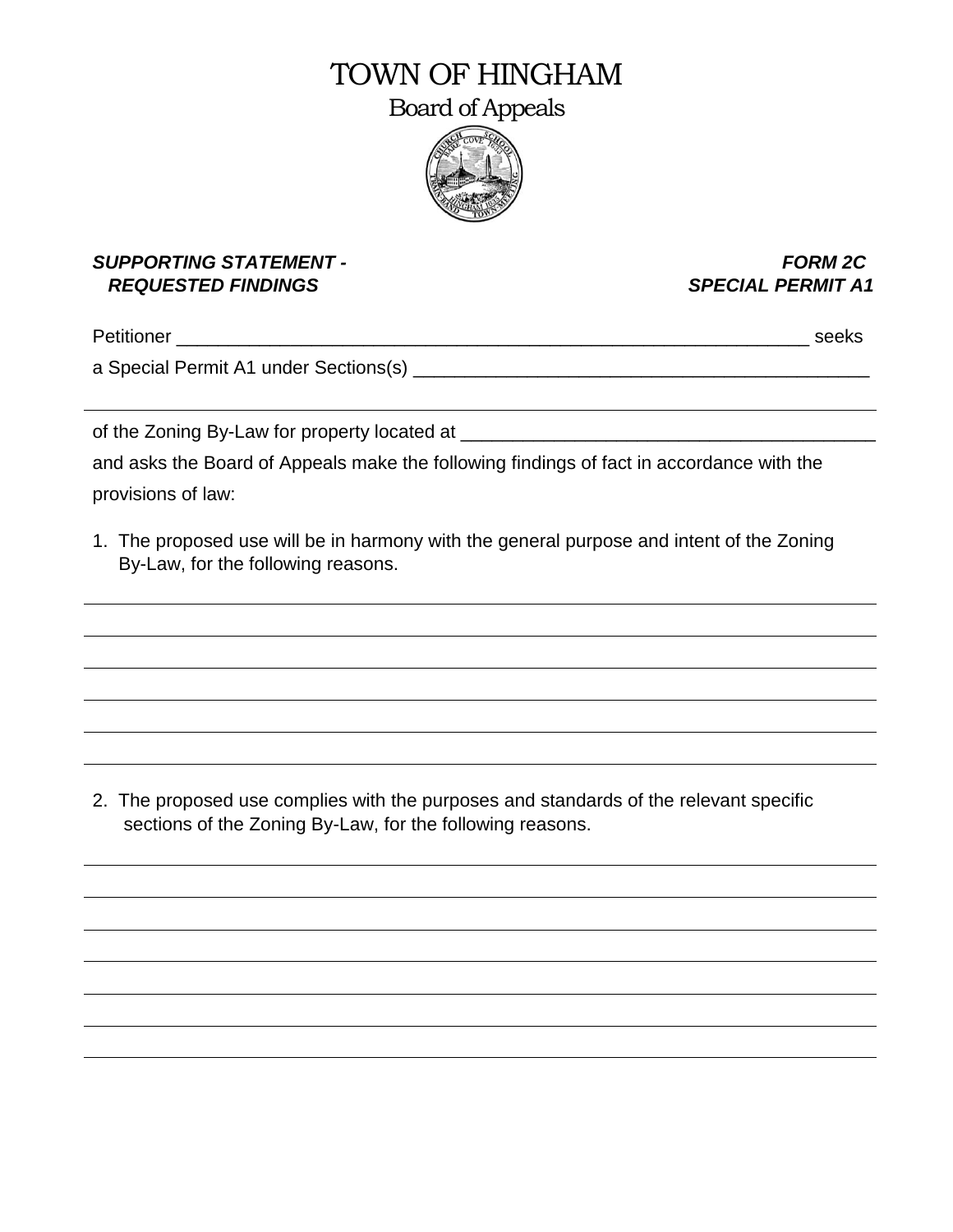## TOWN OF HINGHAM

Board of Appeals



### *FORM 2C*

3. The specific site is an appropriate location for such use, structure, or condition, compatible with the characteristics of the surrounding area, for the following reasons.

4. The use as developed and operated will create positive impacts or the potential adverse impacts will be mitigated, for the following reasons.

5. There will be no nuisance or serious hazard to vehicles or pedestrians, for the following reasons.

6. Adequate and appropriate facilities exist or will be provided for the proper operation of the proposed use, for the following reasons